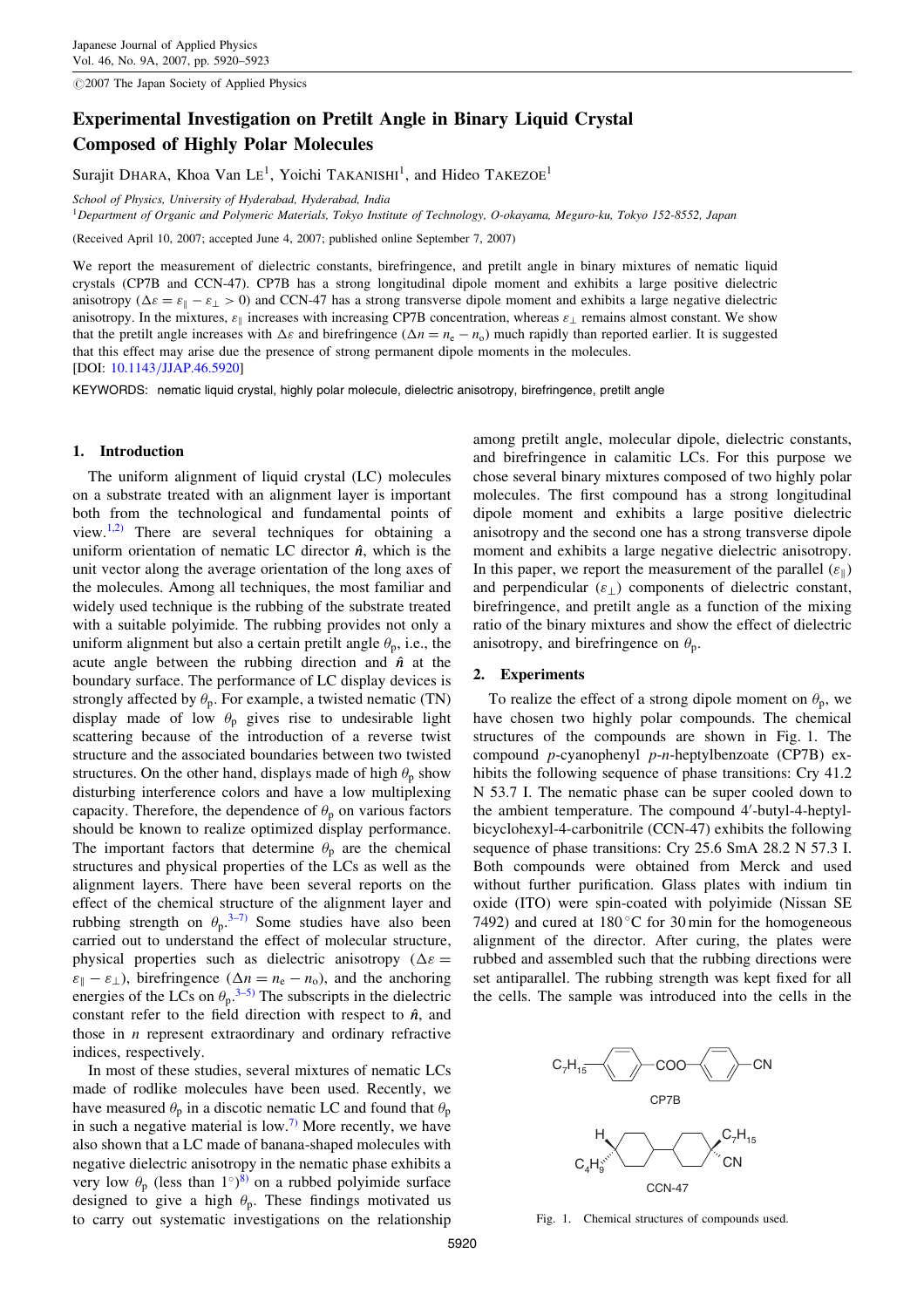Table I. Nematic to isotropic phase transition temperatures in mixtures used

|           | CP7B<br>$(wt\%)$ | $CCN-47$<br>$(wt\%)$ | N-I transition<br>temperature<br>$(^\circ C)$ |
|-----------|------------------|----------------------|-----------------------------------------------|
| Mixture-1 | 100              | $\Omega$             | 53.7                                          |
| Mixture-2 | 75               | 25                   | 43.6                                          |
| Mixture-3 | 50               | 50                   | 32.5                                          |
| Mixture-4 | 25               | 75                   | 37.9                                          |
| Mixture-5 | 0                | 100                  | 57.3                                          |

isotropic phase and cooled slowly to the nematic phase. For homeotropic alignment, glass plates were spin-coated with polyimide (JSR JALS 204) and cured under the same condition. The temperature of the sample was controlled within an accuracy of  $0.1\degree$ C. Texture observation was carried out using a polarizing microscope. All the measurements were made while cooling the sample from the isotropic phase.

We employed a conventional crystal rotation method (CRM) for measuring the pretilt angle, which is generally used for uniaxial nematic LCs made of rodlike molecules. $9$ A He–Ne laser (632.8 nm) was used to illuminate a 100-µmthick cell and the transmitted intensity was measured as a function of the incidence angle from  $-45$  to  $+45^{\circ}$  about the axis perpendicular to the light beam and the rubbing direction. The transmitted intensity was fitted to a theoretical equation [eq. (2) in ref. [9\]](#page-3-0) and  $\theta_p$  was obtained as a fit parameter. The birefringence of the sample was measured at a wavelength of 550 nm using a polarizing spectrophotometer (ORC TFM-120AFT-PC) at various mixtures in the nematic phase. To determine the birefringence, the transmittance spectra were fitted to a well-known dispersion equation for nonabsorbing birefringent media where the dispersion of the refractive indices was taken care. The dielectric measurements were conducted using an impedance analyzer (Yokogawa-Hewlett-Packard 4194A) for homogeneous and homeotropic cells. A typical cell thickness of  $\sim$ 5 µm was used for measuring the birefringence and the dielectric constants. The nematic to isotropic (N–I) transition temperatures of the binary mixtures are shown in Table I. We could not measure the nematic to crystal transition temperatures because for most of the mixtures they were close or below the ambient temperature. Since we found that  $\theta_p$ s in all the mixtures were independent of temperature (see later), all the experiments were carried out at a fixed temperature of  $30^{\circ}$ C and the dielectric constants were measured at a fixed frequency of 3981 Hz.

## 3. Results and Discussion

The physical properties of the pure compounds and binary mixtures are summarized in Table II. The variations in  $\varepsilon_{\parallel}$  and  $\varepsilon_{\perp}$  are shown in Fig. 2 as a function of the wt % of CP7B. Note that  $\varepsilon_{\parallel}$  increases practically linearly with increasing wt% of CP7B in the mixture, whereas  $\varepsilon_{\perp}$  remains almost constant. The increase in  $\varepsilon_{\parallel}$  with increasing wt % of CP7B is expected as the concentration of molecules with longitudinal dipole moment increases in the mixtures. In the mixtures, the wt % of CCN-47 decreases with increasing concentration of CP7B (see Table I); hence  $\varepsilon_{\perp}$  is expected to

Table II. Pretilt angle, dielectric constant, dielectric anisotropy, and birefringence in the mixtures used.

|           | $\theta_{p}$ | $\varepsilon_{\parallel}$ | $\varepsilon_{\perp}$ | $\Delta \varepsilon = \varepsilon_{\parallel} - \varepsilon_{\perp}$ | $\Delta n$ |
|-----------|--------------|---------------------------|-----------------------|----------------------------------------------------------------------|------------|
| Mixture-1 | 8.5          | 29                        |                       | 20                                                                   | 0.148      |
| Mixture-2 | 69           | 18.1                      | 10                    | 8.1                                                                  | 0.117      |
| Mixture-3 | 5.1          | 14.1                      | 9.1                   | 5                                                                    | 0.073      |
| Mixture-4 | 5.1          | 9.4                       | 8.8                   | 0.6                                                                  | 0.064      |
| Mixture-5 | 21           | 4.0                       | 9.7                   | $-5.7$                                                               | 0.032      |



Fig. 2. Variations in parallel  $(\varepsilon_{\parallel})$  and perpendicular  $(\varepsilon_{\perp})$  components of dielectric constant as functions of wt % of CP7B. Solid lines are drawn as guides to the eyes.



Fig. 3. Variations in dielectric anisotropy ( $\Delta \varepsilon = \varepsilon_{\parallel} - \varepsilon_{\perp}$ ) and birefringence ( $\Delta n = n_e - n_o$ ) as functions of wt% of CP7B. Note the change of sign in  $\Delta \varepsilon$  nearly at 25 wt % of CP7B. Solid lines represent linear fits to the data points.

decrease. However, with increasing concentration of CP7B, a transverse component of the dipole moment also contributes to the increase in  $\varepsilon_{\perp}$  as CP7B has also a COO group at the transverse position and as a result  $\varepsilon_{\perp}$  remains almost constant in the mixtures (see Fig. 2).

The variation in dielectric anisotropy as well as birefringence as a function of the wt  $%$  of CP7B is shown in Fig. 3. We use a least-squares method to fit the experimental data and notice that both quantities vary linearly. We also notice that the dielectric anisotropy changes sign nearly at  $25 \text{ wt } \%$ of CP7B. In Fig. 4, the variation in  $\theta_p$  is shown as a function of  $\varepsilon_{\parallel}$  in the mixtures. Note that initially  $\theta_{p}$  increases with  $\varepsilon_{\parallel}$  and tends to saturate further. A similar observation was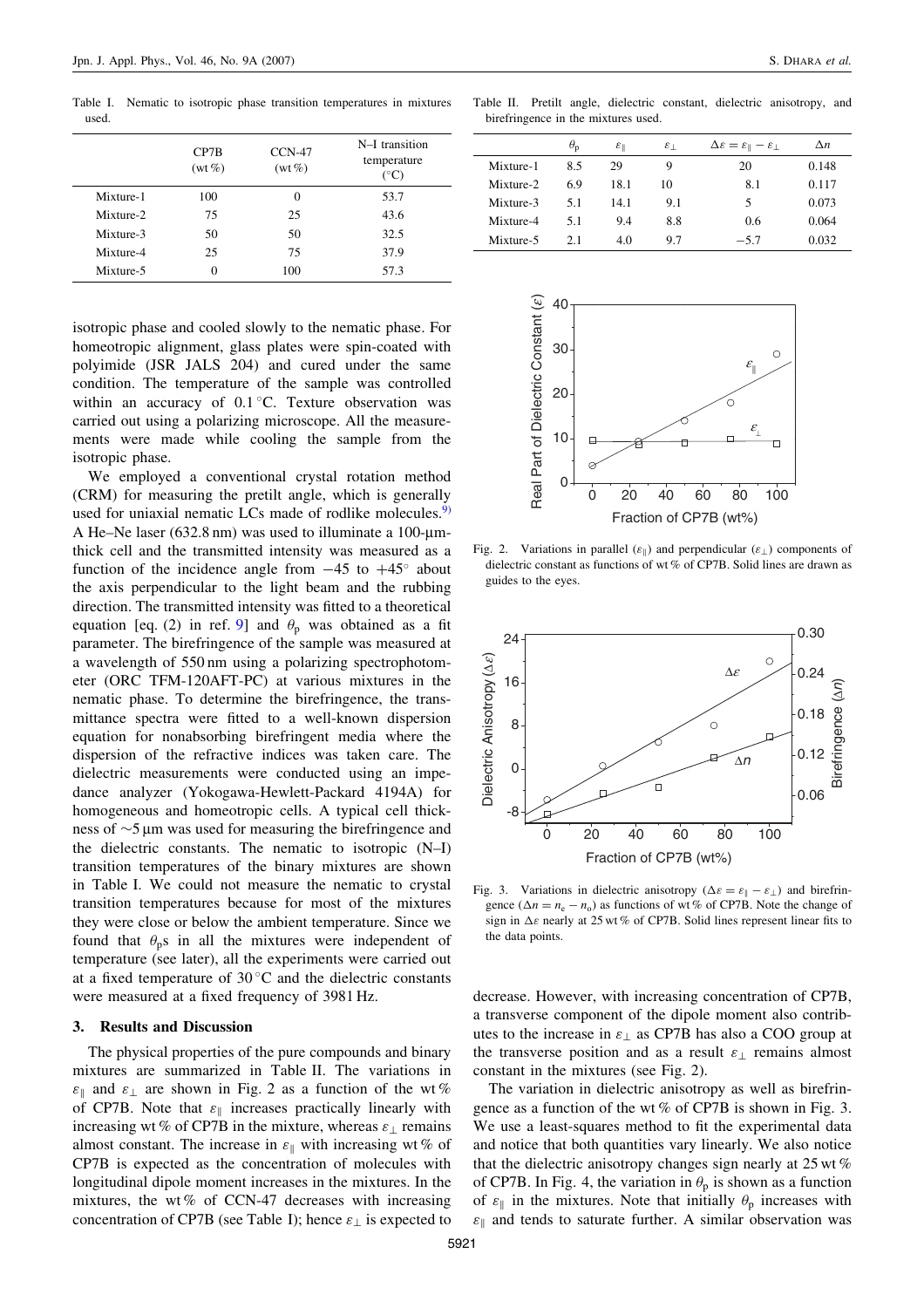

Fig. 4. Variations in pretilt angle as function of parallel component of dielectric constant  $(\varepsilon_{\parallel})$ . A solid line is drawn as a guide to the eyes.



Fig. 5. Variations in pretilt angle as function of dielectric anisotropy ( $\Delta \varepsilon$ ). Open circles represent the data points corresponding to our binary mixtures. Data corresponding to the open squares are collected from ref. [11](#page-3-0). Solid lines are drawn as guides to the eye.

reported by Sawada *et al.*<sup>[10\)](#page-3-0)</sup> in several multicomponent mixtures of nematic LCs. They suggested that this effect was due to the dipole–dipole interaction between the nematic LC and the alignment film. The generation of the pretilt angle in nematic LCs with negative dielectric anisotropy and cyano mixtures on a rubbed polyimide surface was studied by Seo *et al.*<sup>[5\)](#page-3-0)</sup> They reported that  $\theta_p$  is independent of the perpendicular component of the dielectric constant in systems with positive dielectric anisotropy. The variation in  $\theta_p$  as a function of  $\Delta \varepsilon$  is shown in Fig. 5. We observe that  $\theta_p$  increases with increasing dielectric anisotropy and tends to saturate further at higher values of the dielectric anisotropy of the mixtures. A similar observation was reported by Becker *et al.*<sup>[11\)](#page-3-0)</sup> They have measured  $\theta_p$  using a magneto-optical null method on several mixtures, namely, ZLI-1085, ZLI-1957/5, ZLI-1132, RQTN-605, and ROTN-403. It has also been shown by Nishikawa *et al.*<sup>[4\)](#page-3-0)</sup> that  $\theta_n$ increases linearly with  $\Delta \varepsilon$ . However, in their experiments, the exact composition of LCs was unknown.

Summarizing all these data including the present ones, we can suggest that  $\theta_n$  is affected by the interaction between the strong permanent and induced electric dipole moments in the LC molecules and the dielectric anisotropy of the polymer, as mentioned by Becker et  $al$ <sup>[11\)](#page-3-0)</sup> We compare our pretilt



Fig. 6. Variations in pretilt angle as function of birefringence. Open circles correspond to data of our binary mixtures and data corresponding to the open squares are obtained from ref. [4.](#page-3-0) Solid lines represent linear fits to the data points.

angle data (open circles) with their reported values (open squares) against  $\Delta \varepsilon$  in Fig. 5. In our binary systems, the relative slope of  $\theta_{p}/\Delta \varepsilon$  is much larger. We can interpret that this effect is enhanced due to the presence of strong dipole moments in the molecules used. In Fig. 6, we show  $\theta_p$  as a function of  $\Delta n$  (open circles). We use a least-squares method to fit the experimental data and notice that  $\theta_p$ increases linearly with  $\Delta n$ . A similar observation (open squares) was also reported by Nishikawa *et al.*<sup>[4\)](#page-3-0)</sup> in multicomponent mixtures obtained from Merck. We find that the slope, i.e.,  $\theta_p/\Delta n$  is much larger in our binary mixtures. Nakayama et al.<sup>[12\)](#page-3-0)</sup> reported that  $\theta_p$  of a nematic LC increases with increasing  $\Delta n$ , suggesting the importance of the  $\pi-\pi^*$  interaction or the dispersion force between the nematic LC and the alignment film. In our systems, both two LC molecules possess strong dipole moments, so that the polarizability anisotropy and hence the birefringence increases more rapidly. Thus we believe that the dispersion force is also enhanced causing relatively larger slope of  $\theta_{p}/\Delta n$  in our mixtures.

Finally, we want to comment on the temperature dependence of  $\theta_p$ . As mentioned at the end of the introduction, no essential temperature dependence of  $\theta_p$  was observed. For instance,  $\theta_p$ s were 5.08° (30°C), 5.14° (25°C) and 4.93°  $(22 °C)$  for Mixture-3 with an N-I transition temperature of 32.5 °C. The anisotropic physical properties, e.g., birefringence and dielectric anisotropy among others show a strong temperature dependence particularly near the N–I transition temperature. This is because of the change of the order parameter of the director orientation. For example, by increasing the temperature of the sample in the nematic phase, the distribution of the long axis of the molecules becomes broader, resulting in decreasing anisotropy. However, the average alignment direction of the molecules, i.e., the director, remains almost unaffected even if the order parameter changes, provided that the temperature dependence of the orientational change at both surfaces is neglected. The temperature dependence of pretilt angles was reported by Toda *et al.*<sup>[13\)](#page-3-0)</sup> They reported a tendency wherein  $\theta_p$  decreases with increasing temperature; however, they failed to explain the temperature dependence of  $\theta_n$ using that of the order parameter and tentatively ascribed the